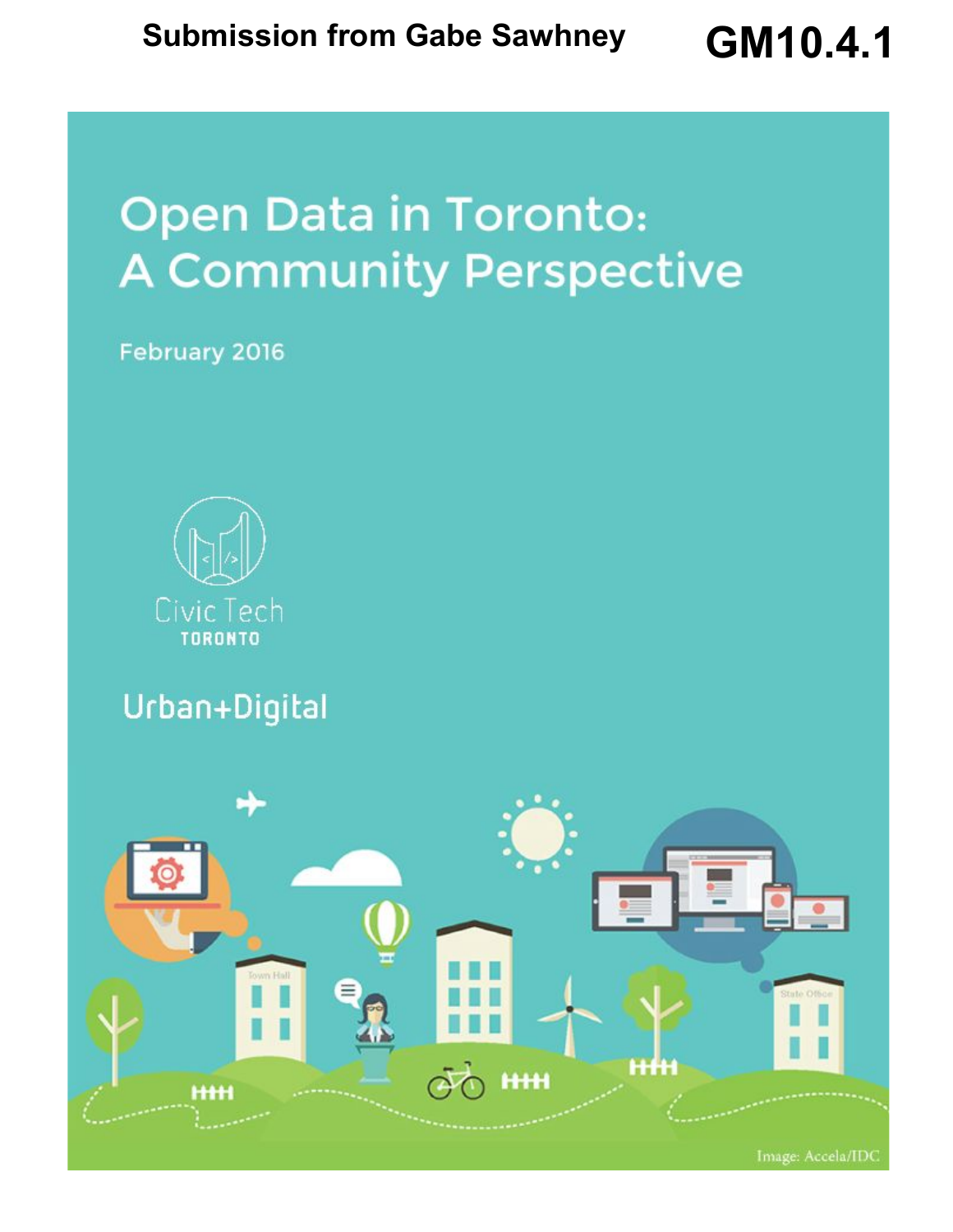## Executive Summary

The City of Toronto has historically made a strong commitment to open data, but progress has slowed in recent years.

We represent a community of technologists, designers, consultants, and engaged Torontonians, who are deeply committed to making Toronto more responsive, prosperous, sustainable and equitable, through tech and design.

Open data is one of the primary resources which enables this work, and we're concerned that open data is no longer the priority that it once was for the City. While strong municipal open data initiatives are enabling thriving civic tech communities and economies in other jurisdictions, in Toronto, things are moving slowly.

This report includes our perspective on the City's recent achievements in open data, and opportunities for the City to become a leader again. These specific actions -- most of which could be taken before the end of 2016 -- will help to get the City's open data initiative back on track, and will enable us to unlock value for all Torontonians:

- 1. Pass an Open Data Bylaw.
- 2. Assess the City's open data maturity level using the Open Data Institute's Pathway tool.
- 3. Build a proper open data portal by implementing user-friendly technologies like CKAN/DKAN or Socrata.
- 4. Include the name and contact info for the maintainer of each dataset.
- 5. Publish using common standards which are in use in other jurisdictions.
- 6. Obtain the right to publish any original data collected or created by third parties.
- 7. If an IT system can't currently output open data, fix it or replace it with one that can.
- 8. Datasets should always be posted as open data before they're used to enable City-built apps or websites.
- 9. Revamp the City's open government initiatives.
- 10. Make community outreach and event participation part of the job description for staff involved with open data and open government.
- 11. Allocate funds to enable and support community open data and civic tech initiatives.
- 12. Hire a dedicated Civic Tech Advocate.
- 13. Create an advisory board for open data.
- 14. Implement a mechanism to allow access to historical data for any open datasets currently provided only as snapshots.
- 15. There are many, many datasets in demand which would be valuable additions to the open data portal -- release them as open data.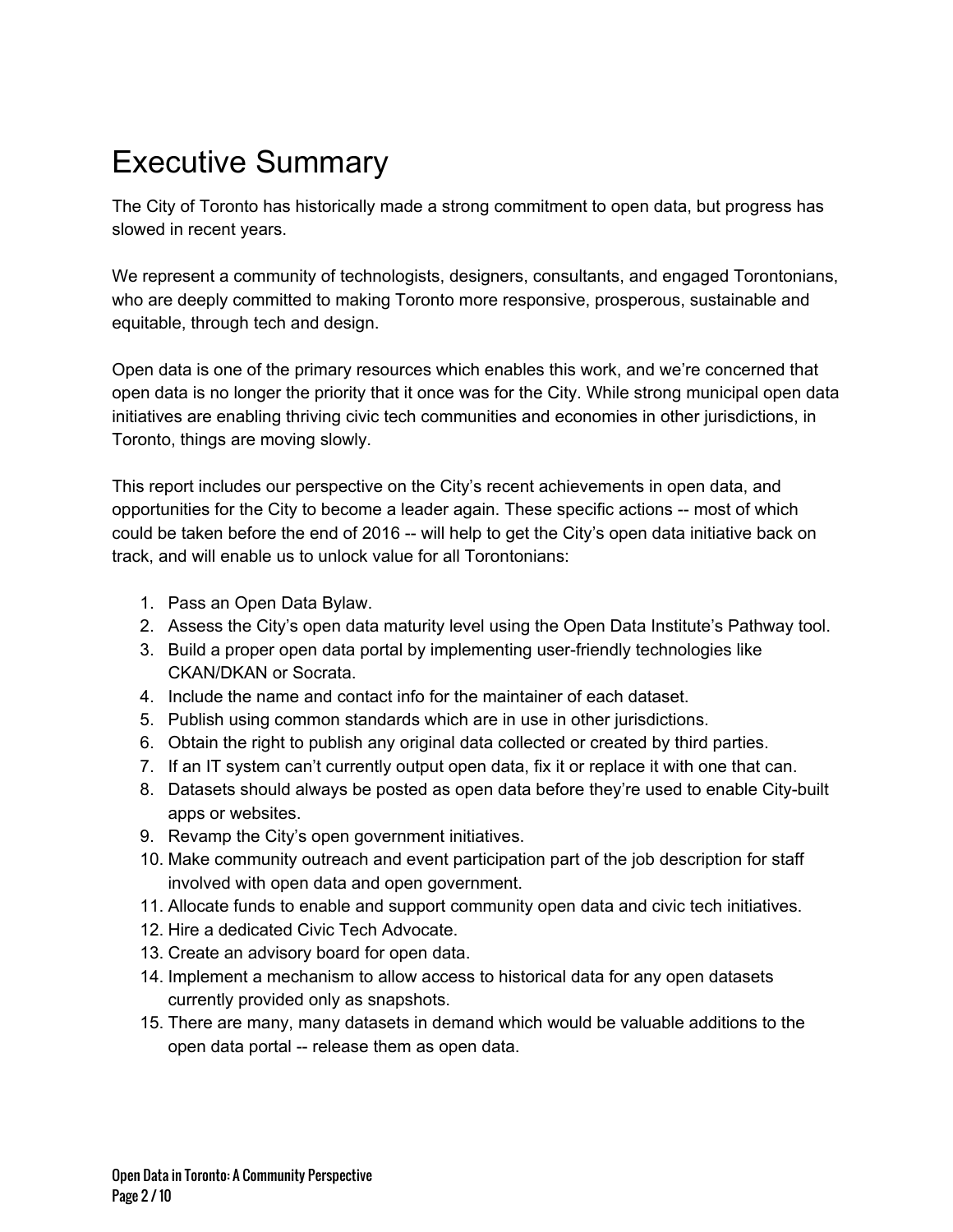### **Introduction**

As long-time proponents of open data, and as organizations actively engaging with communities that use open data in Toronto, we offer our perspective on the state of open data in Toronto.

### Who we are

Civic Tech Toronto is a community group which hosts weekly *hacknights* that bring together Torontonians to work on projects to help make the city more responsive, prosperous, sustainable and equitable, through tech and design. [civictech.ca](http://civictech.ca/)

Urban+Digital is a non-profit which stewards Civic Tech Toronto, and facilitates civic tech projects and partnerships. Urban+Digital organized Toronto's first Open Data Day, in 2013.

### Why this report

We believe strongly in the importance and transformative power of open government and open data initiatives. The City has done a lot of great work on open data, but there remain significant gaps. We're concerned that without a concerted effort, these gaps will remain unaddressed.

Further, we believe that by working together -- across sectors and disciplines -- we can find new and unexpected ways of supporting each other in our own work.

### **Achievements**

#### Achievement 1: An approachable, responsive Open Data team

As a Torontonian, it can sometimes be difficult to find the right City staff person to answer a question. The City's open data team goes above and beyond to make it easy: they're pro-active by participating in community events and social media, they're approachable and friendly, and they're responsive -- quickly responding to email inquiries, even if the questions are often complex or oblivious to the structure of government.

We can't emphasize it enough: it is a *delight* to work with Keith McDonald, Reham Youssef, Nicole Girardin, and with the past members of the open data team. They should be commended for the commitment they make to serving the community, and their approach should be a model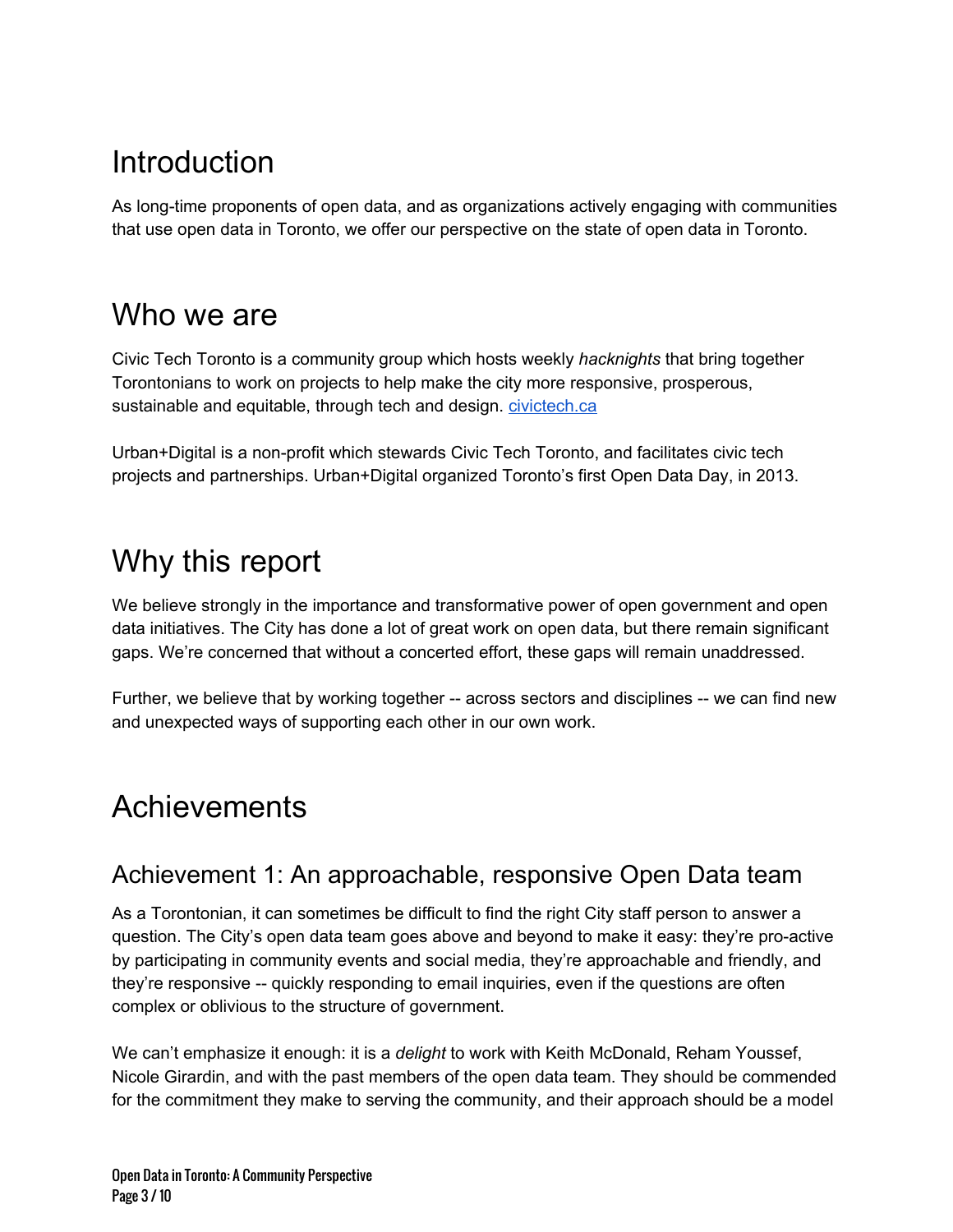for other city staff. Their individual contributions cannot be overstated when evaluating the success of the City's open data efforts.

#### Achievement 2: Good datasets, with frequent updates and additions

Toronto's Open Data team seems to be well focused on acquiring good data sets with frequent updates and additions. We would like to see this extended to divisions themselves, such that all or most divisions both produce and use data from Toronto's open data portal, as a matter of policy, and of routine. The benefit would be to encourage a culture of excellence, and sharing with respect to data, as well as negotiation of common data format standards. These standards in turn, should improve the usability of the data for both internal city purposes, and for public consumption.

The *number* of datasets is a poor indicator of the *value* of the open data to the community, and therefore also a poor indicator of the success of an open data program.

Timeliness is important: we were happy to see, for example, a draft 2016 operating budget appear early in this year's budgeting process.

#### Achievement 3: Events such as Traffic Jam and the Toronto Public Library hackathon

Hackathons are -- above all else -- an excellent opportunity for Torontonians to meet City staff and others, and to work and learn together. By offering an opportunity for creativity and production, they remind us that we are *all* stakeholders -- and potential problem solvers -- in civic problems.

It's encouraging to see more and more divisions leading and participating in hackathons.

#### Achievement 4: Recognition with #2 ranking in PSD's Open Cities Index 2015

Toronto's good work in open data was recognized by being ranked the second-highest city in Canada for open data, in Public Sector Digest's Open Cities Index 2015. Though the methodology and the data used for calculating the index aren't open or available, it's a well-deserved honour for the City of Toronto.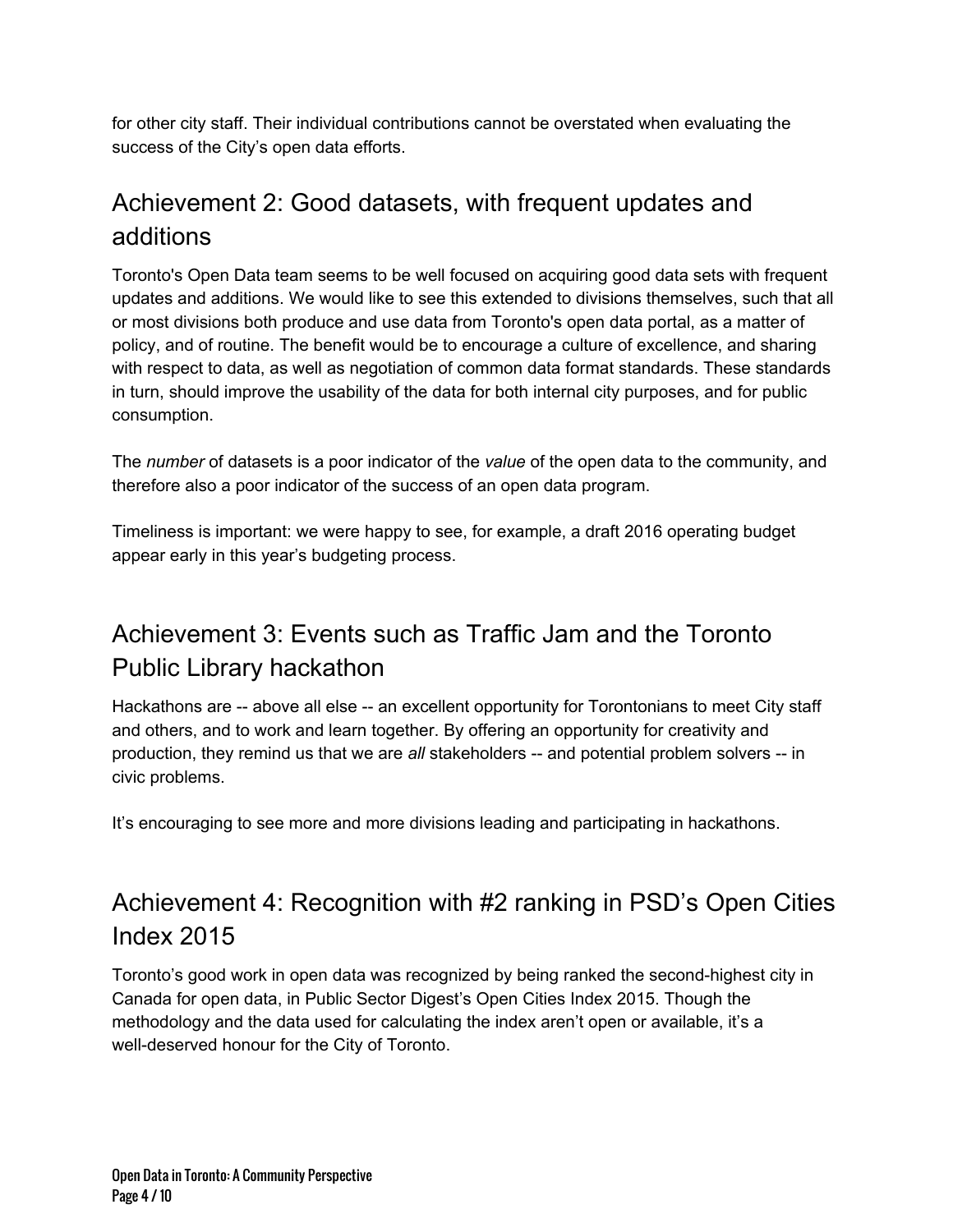## **Opportunities**

While the 'Open Data in the City' staff report mentions some priorities, it doesn't suggest any concrete actions or set any expectations. **Here is what we would like to see in 2016:**

#### Opportunity 1: Open By Default

The City's Open Data policy was passed in 2011 (CIMS 002). While the policy was forward thinking at the time, best practice in governments has been evolving as we learn how to best implement Open Data initiatives. We believe the time is now right for City Council to express its support for Open Data, and we feel the City can best succeed as a leader on Open Data if the City Manager is responsible for it.

As governments learn how to work with Open Data policies, the trend has been towards mandates from elected officials as well as authority coming from the centre of bureaucracies. For example, New York City Council passed a landmark Open Data Law in 2012. Since then, amendments and public discussion on where the initiative should go have flourished. Likewise, the Government of Ontario passed an Open Data Directive in 2015, for which the Deputy Premier is responsible.

**Recommendation #1: Pass an open data bylaw,** modeled after NYC's Open Data Law and the Province's Open Data Directive, which requires the City Manager to ensure that City Divisions, Agencies, Boards and Commissions post data to the City's open data portal -- with provisions for audits to ensure compliance.

Furthermore, we suggest many of the recommendations in this report could be incorporated

through such a City bylaw. These recommendations contain the icon  $\Xi$ .

See:

- City of New York Open Data Dashboard: <https://data.cityofnewyork.us/dashboard>
- CityLab Why New York City's Open Data Law Is Worth Caring About: http://www.citylab.com/tech/2013/03/why-new-york-citys-open-data-law-worth-caring-abo [ut/4904/](http://www.citylab.com/tech/2013/03/why-new-york-citys-open-data-law-worth-caring-about/4904/)
- Statescoop New York City strives to add accountability to open data policy: http://statescoop.com/new-york-city-strives-add-accountability-open-data-policy/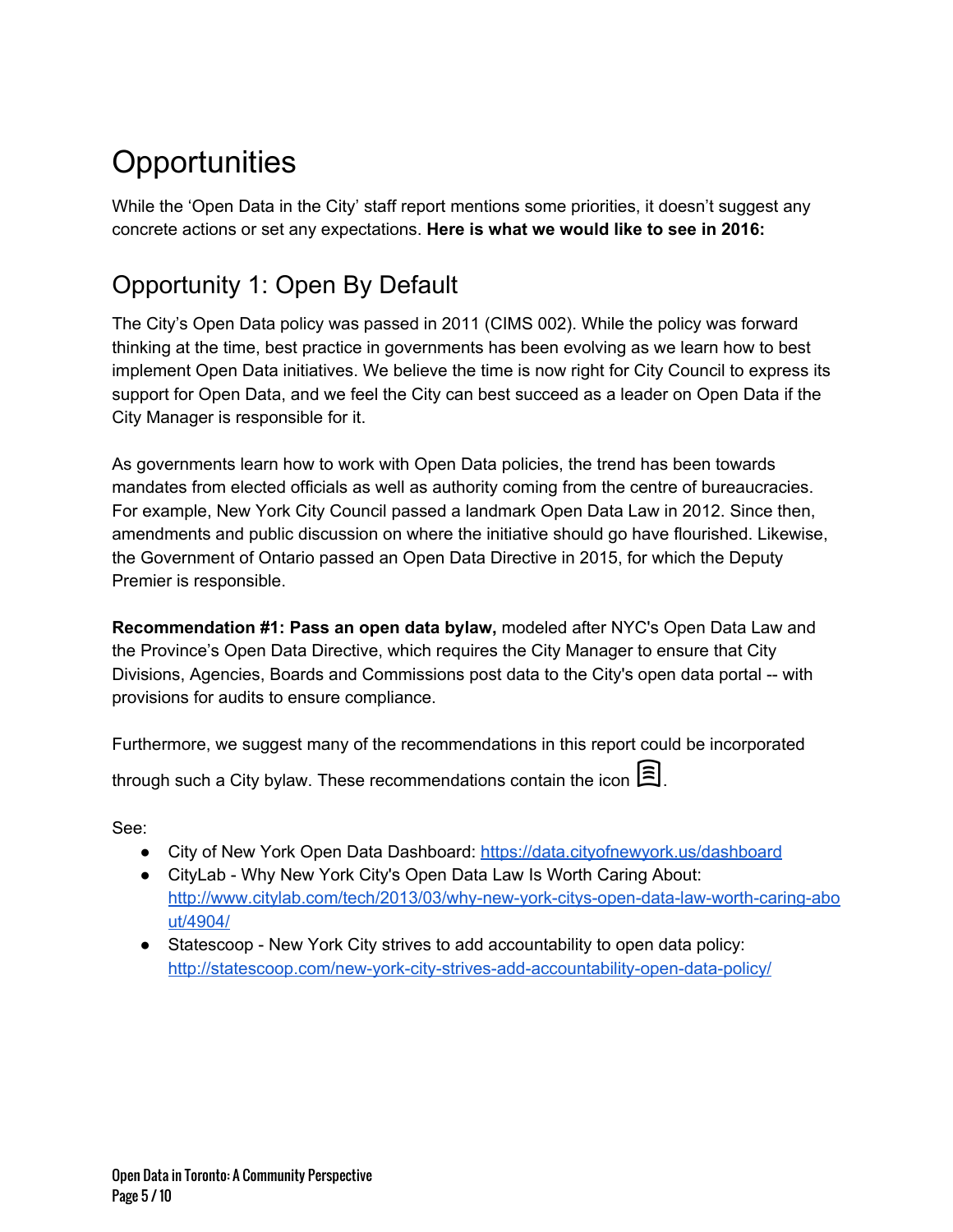#### Opportunity 2: Improved evaluation

The success of an open data initiative should not be assessed solely by looking at the number or amount of data that has been opened. A successful open data program is one that focuses primarily on positive impact, value creation, and productivity through adoption of standards.

**Recommendation #2: Assess the City's open data maturity level using the Open Data Institute's Pathway tool** [\(http://pathway.theodi.org/\)](http://pathway.theodi.org/) and publish the results -- and action plan for progress -- on the City's website. (Based on an informal assessment, we believe that the City is at level *two* out of five on the ODI's Open Data Maturity Model http://theodi.org/guides/maturity-model.)

#### Opportunity 3: A more robust open data portal platform

In comparison to other jurisdictions' open data portals, the City of Toronto's is *extremely weak*. It lacks important features like visualization, mapping, notifications, robust search, or social media integration. Implementing an open data portal platform is comparatively easy, and would have a *huge* return-on-investment through increased engagement, understanding and usage of open data. There are only two significant platforms to choose between, and neither is particularly expensive -- we don't even care which one you pick, just please stop stalling: pick one and implement it.

**Recommendation #3: Build a proper open data portal by implementing userfriendly technologies like CKAN/DKAN or Socrata.**

#### Opportunity 4: Per-dataset contact information **国**

Many open data portals (including Ottawa's) include the name and contact information for the maintainer of each dataset. Not only does this make it easier, quicker and more encouraging for open data users to get answers to questions, it's a helpful reminder that there are real, live public servants who work hard to prepare and maintain these datasets.

**Recommendation #4: Include the name and contact info for the maintainer of each dataset**, alongside the dataset description on the open data portal.

#### Opportunity 5: Simplified and standardized formats  $\Xi$

Datasets should be published using common standards which are in use in other jurisdictions. When that's not possible, an explanation should be posted on the portal explaining why. If standards don't exist, consult with the community on how to share the information in a way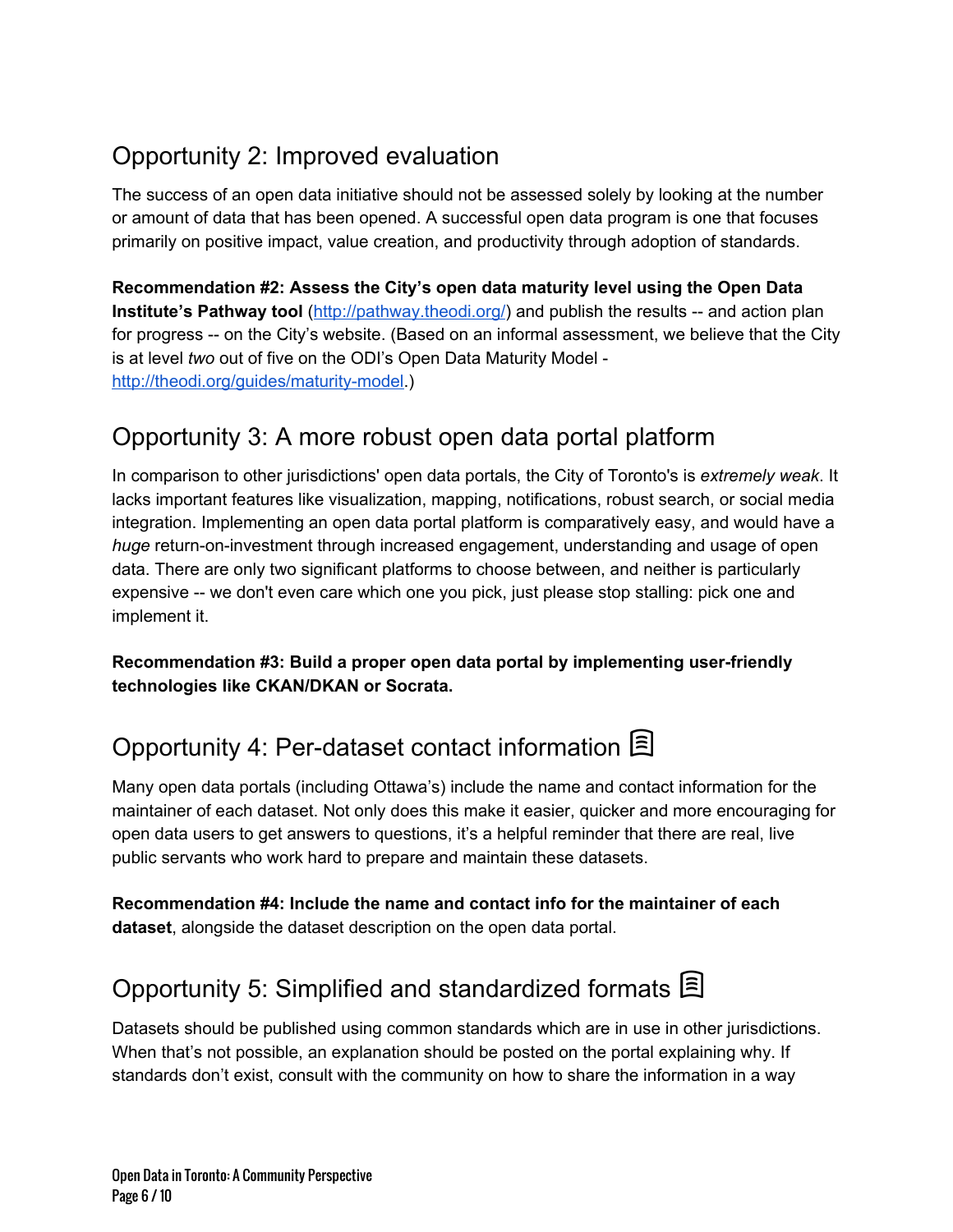which maintains data integrity without being too complex to use. (The Lobbyist Registry open data is notoriously difficult to use.)

**Recommendation #5: Publish using common standards which are in use in other jurisdictions.** Otherwise, explain why.

#### Opportunity 6: Data created or collected by third parties <sup>[3]</sup>

When negotiating contracts with suppliers, the City must obtain the right to publish any original data created or collected as open data (unless the data is sensitive). The province's Directive includes this requirement:

"The Government of Ontario will obtain the right to publish as Open Data original data created or collected as an output of contracts with suppliers, unless the data should be excluded from being made available as Open Data."

**Recommendation #6: Obtain the right to publish any original data collected or created by third parties.**

#### Opportunity 7: Open data-friendly IT systems  $\mathbf{\mathbb{B}}$

All new information technology systems must include functionality to output open data using an appropriate mechanism: API, real-time snapshot, or exported file. (Systems that can't easily output data probably have many other problematic limitations to beware of.) Older IT systems without this functionality should be upgraded to include it at the first available opportunity. The province's Directive includes this requirement.

**Recommendation #7: If an IT system can't currently output open data, fix it or replace it with one that can.**

### Opportunity 8: Open Data First <sup>2</sup>

When new datasets are available, they should be made available as open data *first*, before the City develops apps using the data. For example, the City recently launched a webapp to track snow plows and the status of snow clearing across Toronto (toronto.ca/plowTO). This data is not available as open data. While the City's plow map is useful, open data allows residents to also access externally-built applications, such as DataMade's ClearStreets (clearstreets.org), using City of Chicago open data. ClearStreets was built at no expense to the City of Chicago.

Open Data First was (intentionally or not) the approach applied to the TTC open data, which resulted in app developers creating many great transit apps. These apps provide enormous value to Torontonians, at no cost to the City. This approach should be applied generally -- it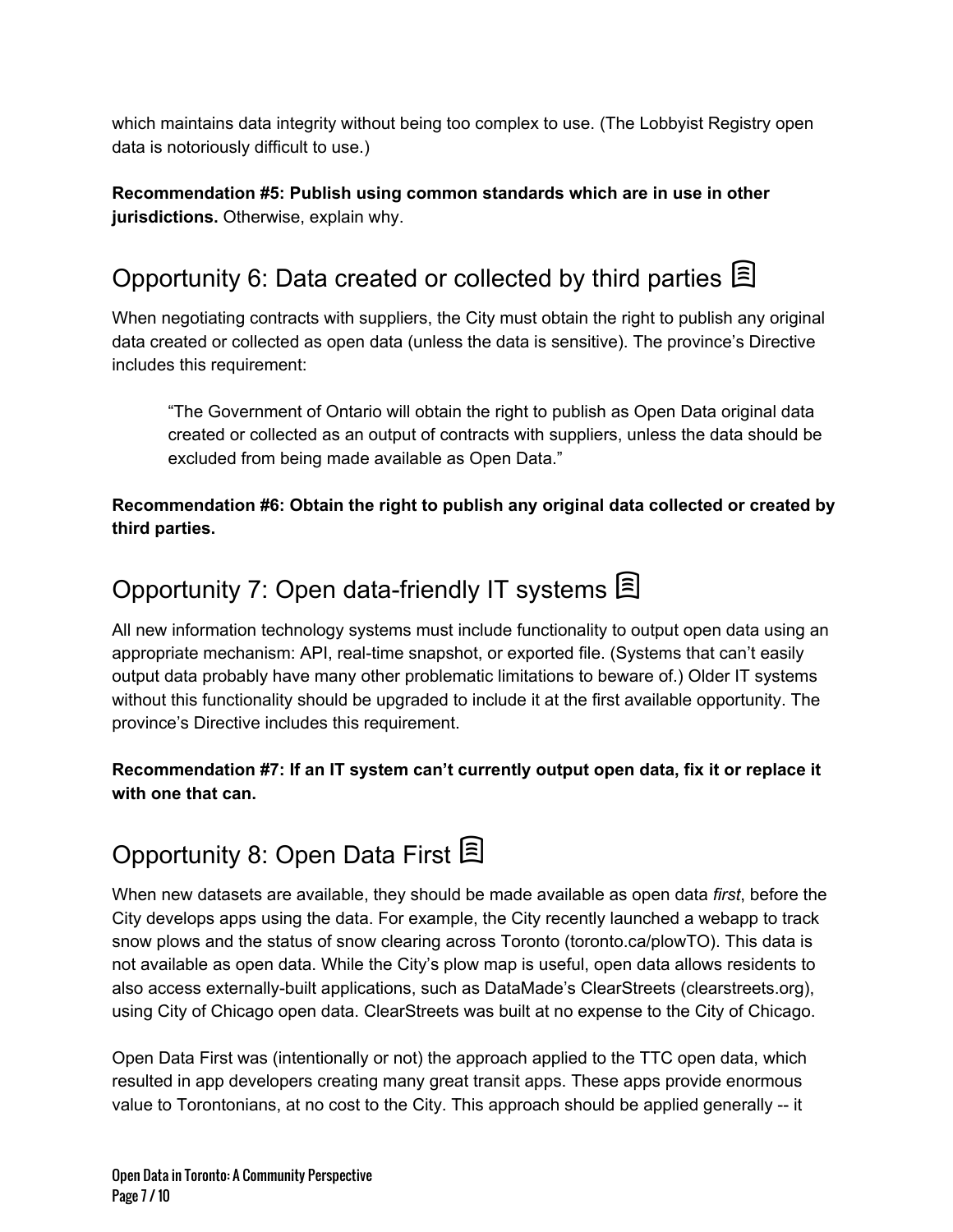reduces costs for the City, creates opportunities for app developers, and results in greater benefit to Torontonians.

#### **Recommendation #8: Datasets should always be posted as open data before they're used to** enable City-built apps or websites.

#### Opportunity 9: More Open Government

The City's open data initiatives are generally well-regarded and relatively well-known. While open data is one of the pillars of open government, the city's Open Government committee has virtually no public profile. (Their web page explains that they offer staff training on open government, and that they conducted a staff survey in 2014. If they've done anything since then, we haven't heard about it.) Training is necessary -- but not sufficient -- for culture change.

**Recommendation #9: Revamp the City's open government initiatives**, because they won't be successful if they're only internally-facing. Consider that having open government and open data working in different silos (with very different cultures) might be the source of confusion or inaction.

#### Opportunity 10: More community engagement

While the City's open data team does a great job of having a presence in the community, there is far greater demand than the current team can fulfill. Toronto's civic tech community is large and growing fast -- and it would be able to create far more value for Torontonians if given more numerous and diverse opportunities to engage with City staff.

Many cities run hackathons and app contests. These can be impactful, but events and initiatives can be much more impactful -- without being more expensive -- when they're created *with* and *by* the community. While the city's open data team participates in open data community related events, it leads none and funds none, because the open data team doesn't have a budget for these important activities. 'Public engagement' is cited as a key priority, but is allocated little or no resources.

#### **Recommendation #10: Make community outreach and event participation part of the job description for staff involved with open data and open government.**

**Recommendation #11: Allocate funds to enable and support community open data and civic tech initiatives.**

**Recommendation #12: Hire a dedicated Civic Tech Advocate**(like Seattle). Or a Chief Data Officer (like San Francisco, Chicago, Boston, and Philadelphia).

**Recommendation #13: Create an advisory board for open data** with members from the City, the private sector, non-profits and residents -- to facilitate better dialogue and to drive progress on an ongoing basis.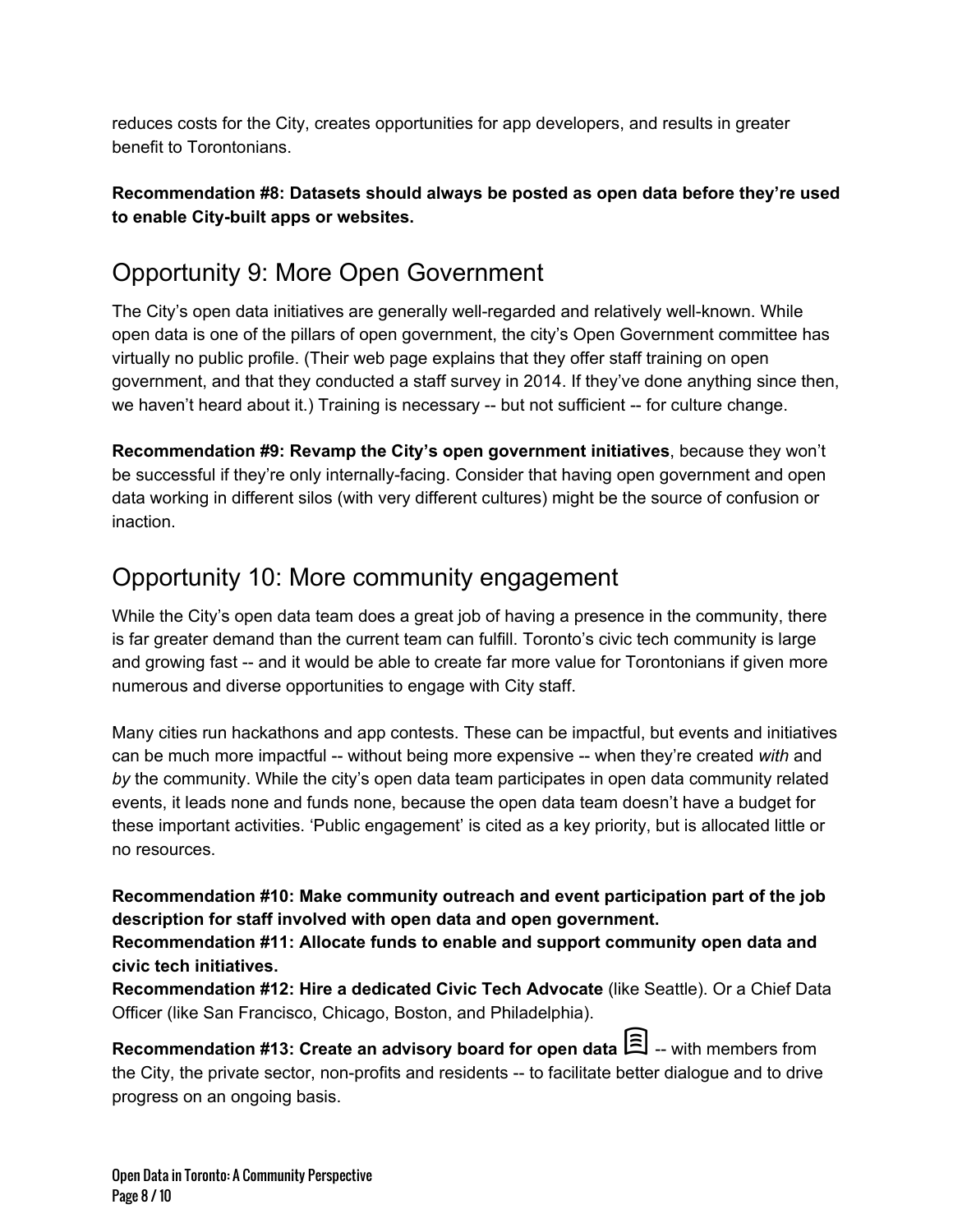#### Opportunity 11: Include and retain historical data **国**

'Long Term Preservation of Datasets' is a principle in the City's open data policy, but is not practiced for most datasets. Too much open data is only available for a brief window of time.

**Recommendation #14: Implement a mechanism to allow access to historical data for any open datasets currently provided only as snapshots.**(With exceptions for extremely high-volume datasets, like transit vehicle locations.)

#### Opportunity 12: Release key high-value datasets

There are lots of excellent apps and websites in other jurisdictions which are built on open data, but for which the equivalent datasets are not available in Toronto. These apps and websites deliver enormous value to residents, and we want Torontonians to benefit from them. In order to do that, these datasets would need to be made available as open data:

- **TMMIS data**. In Philadelphia, Chicago and NYC, the equivalent data powers: Councilmatic (councilmatic.org)
- **Development applications**.In Chicago, this data enables: Chicago Cityscape (chicagocityscape.com)
- **Recreation facilities and programs**.In Montreal, some of this data enables: Patiner Montreal (en.patinermontreal.ca)
- **Sewage bypass logs**. In Chicago, this data enables: istheresewageinthechicagoriver.com
- **Financial transactions**.In NYC, this data enables: Checkbook NYC (checkbooknyc.com)
- **Snow plow locations and logs**.In Chicago, this enables: ClearStreets (clearstreets.org)
- **● Call documents, historical.**

**Recommendation #15: There are many, many datasets in demand which would be valuable additions to the open data portal release them as open data.**

### **Conclusion**

The City of Toronto has historically made a strong commitment to open data, but progress has slowed in recent years. We value the working relationship with have with the open data team, and we believe that building on that is an important way to realize the benefits of open data.